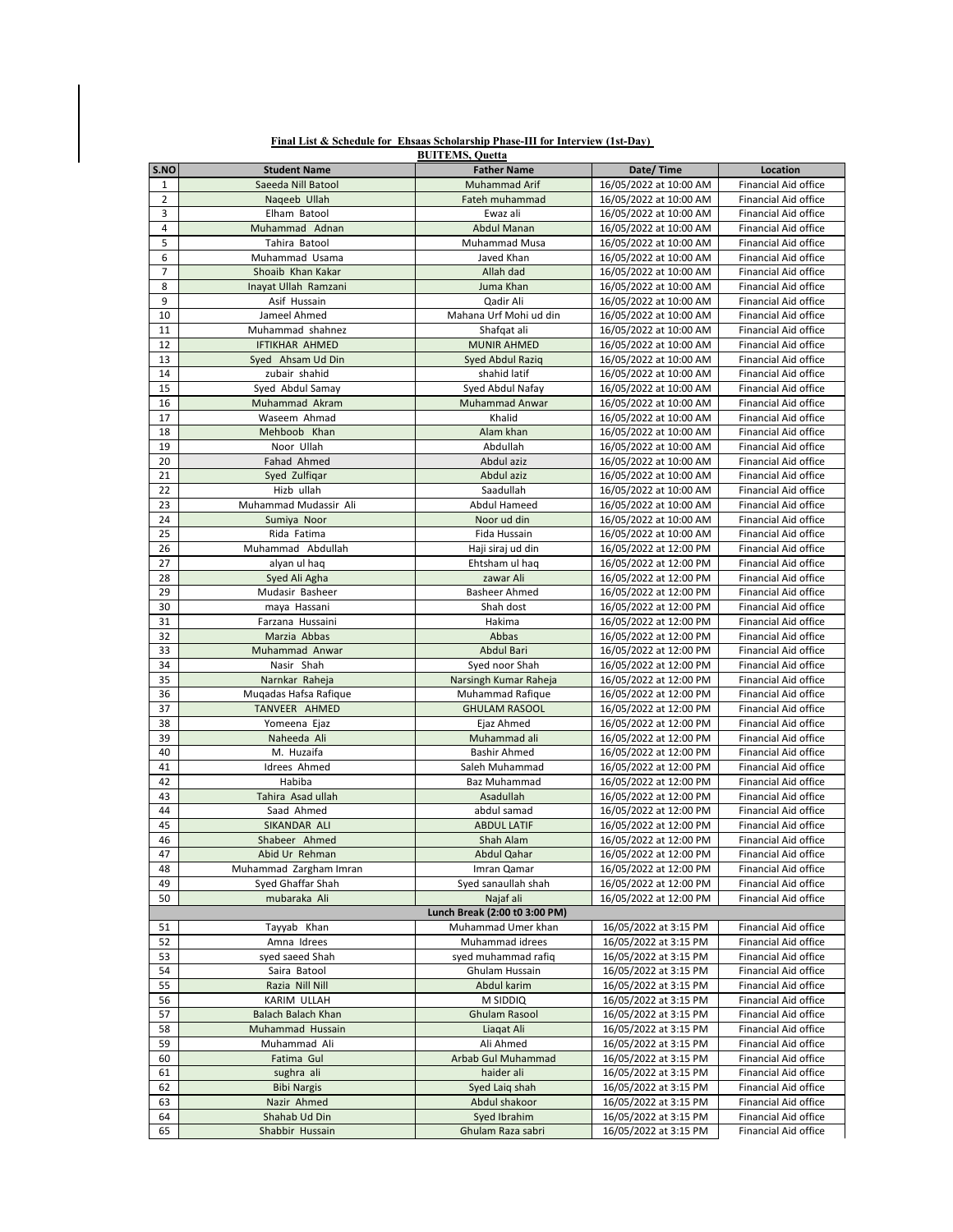| 66   | Nowroz Ali                  | Mirza Hussain                 | 16/05/2022 at 3:15 PM  | <b>Financial Aid office</b> |
|------|-----------------------------|-------------------------------|------------------------|-----------------------------|
| 67   |                             |                               |                        | <b>Financial Aid office</b> |
|      | Syed Muhammad Ibrahim       | Syed shakeel                  | 16/05/2022 at 3:15 PM  |                             |
| 68   | Aman Nasir                  | <b>Inderyas Nasir</b>         | 16/05/2022 at 3:15 PM  | <b>Financial Aid office</b> |
| 69   | Arman Ali Yousafzai         | <b>Muhammad Dawood</b>        | 16/05/2022 at 3:15 PM  | <b>Financial Aid office</b> |
| 70   | Mudasir Hammad Durrani      | Abdul Ali Durrani             | 16/05/2022 at 3:15 PM  | <b>Financial Aid office</b> |
| 71   | Muhammad Yousaf             | <b>Bilal Ahmed</b>            | 16/05/2022 at 3:15 PM  | <b>Financial Aid office</b> |
| 72   | Shehryar Khan               | Mumtaz Muhammad               | 16/05/2022 at 3:15 PM  | <b>Financial Aid office</b> |
| 73   | Husna Zaheer                | zaheer u din                  | 16/05/2022 at 3:15 PM  | <b>Financial Aid office</b> |
|      | Zait Ullah Khan             | Hassan Khan                   |                        | <b>Financial Aid office</b> |
| 74   |                             |                               | 16/05/2022 at 3:15 PM  |                             |
| 75   | Muhammad Arif               | <b>Abdul Rasool</b>           | 16/05/2022 at 3:15 PM  | <b>Financial Aid office</b> |
|      |                             | 2nd-Day                       |                        |                             |
| S.NO | <b>Student Name</b>         | <b>Father Name</b>            | Date/Time              | <b>Location</b>             |
| 76   | Ali Asghar                  | Muhammad                      | 17/05/2022 at 10:00 AM | <b>Financial Aid office</b> |
| 77   | Asal Khan                   | <b>Muhammad Naeem</b>         | 17/05/2022 at 10:00 AM | <b>Financial Aid office</b> |
| 78   | attiq ullah                 | shah muhammad                 | 17/05/2022 at 10:00 AM | <b>Financial Aid office</b> |
| 79   | Malik Muhammad Murtaza kasi | Malik Muhammad yaqoob kasi    | 17/05/2022 at 10:00 AM | <b>Financial Aid office</b> |
| 80   | Muhammad Baqir              | Hassan raza                   | 17/05/2022 at 10:00 AM | <b>Financial Aid office</b> |
|      |                             |                               |                        |                             |
| 81   | Shahroon Robin              | Robin mehboob                 | 17/05/2022 at 10:00 AM | <b>Financial Aid office</b> |
| 82   | Bibi Ameena                 | <b>Abdul Qahir</b>            | 17/05/2022 at 10:00 AM | <b>Financial Aid office</b> |
| 83   | Wania Zulfiqar              | Zulfiqar Ahmed Khan           | 17/05/2022 at 10:00 AM | <b>Financial Aid office</b> |
| 84   | Muhammad Saad Arif          | Muhammad arif askari          | 17/05/2022 at 10:00 AM | <b>Financial Aid office</b> |
| 85   | Zakia Batool                | Manzoor hussain               | 17/05/2022 at 10:00 AM | <b>Financial Aid office</b> |
| 86   | Abdul Wasay                 | H.khial muhammad              | 17/05/2022 at 10:00 AM | <b>Financial Aid office</b> |
| 87   | Sakina Sher Hussain         | <b>Sher Hussain</b>           | 17/05/2022 at 10:00 AM | <b>Financial Aid office</b> |
| 88   | Kalsoom Noor                | Syed Noor Khan                | 17/05/2022 at 10:00 AM | <b>Financial Aid office</b> |
|      |                             |                               |                        |                             |
| 89   | <b>AQIB HUSSAIN</b>         | Sakhi                         | 17/05/2022 at 10:00 AM | <b>Financial Aid office</b> |
| 90   | Sher Muhammad               | Mahmood                       | 17/05/2022 at 10:00 AM | <b>Financial Aid office</b> |
| 91   | Muhammad Arsalan            | Zaffar iqbal                  | 17/05/2022 at 10:00 AM | <b>Financial Aid office</b> |
| 92   | Maryam Umar                 | Khawaja Umar Anwar            | 17/05/2022 at 10:00 AM | <b>Financial Aid office</b> |
| 93   | Umer Abbas                  | <b>Ghulam Abbas</b>           | 17/05/2022 at 10:00 AM | <b>Financial Aid office</b> |
| 94   | Hafeez Ullah                | Meer kabeer ahmed             | 17/05/2022 at 10:00 AM | <b>Financial Aid office</b> |
| 95   | Ashir ali                   | jan ali                       | 17/05/2022 at 10:00 AM | <b>Financial Aid office</b> |
| 96   | Najma Bibi                  | Nazeer Ahmed                  | 17/05/2022 at 10:00 AM | <b>Financial Aid office</b> |
| 97   | Zulkar Nain                 | <b>Bashir Ahmed</b>           | 17/05/2022 at 10:00 AM | Financial Aid office        |
|      |                             |                               |                        |                             |
| 98   | Shakir Ali                  | Kamalan                       | 17/05/2022 at 10:00 AM | <b>Financial Aid office</b> |
| 99   | Zaheer Majeed               | Abdul Majeed                  | 17/05/2022 at 10:00 AM | <b>Financial Aid office</b> |
| 100  | Saima . Batool              | Rajab ali                     | 17/05/2022 at 10:00 AM | <b>Financial Aid office</b> |
| 101  | Anas Ahmed                  | Zaheer Ahmed                  | 17/05/2022 at 12:00 PM | <b>Financial Aid office</b> |
| 102  | Zakriya Nazeer              | Nazeer Ahmed                  | 17/05/2022 at 12:00 PM | <b>Financial Aid office</b> |
| 103  | UMAIR IQBAL                 | Muhammad Ibqal                | 17/05/2022 at 12:00 PM | <b>Financial Aid office</b> |
| 104  | Muhammad Sabir Khan         | Salahuddin                    | 17/05/2022 at 12:00 PM | <b>Financial Aid office</b> |
| 105  | Mahad usman Khan            | Muhammad kamran khan          | 17/05/2022 at 12:00 PM | <b>Financial Aid office</b> |
| 106  | Shadain Sarwar              | Ghulam Sarwar                 | 17/05/2022 at 12:00 PM | <b>Financial Aid office</b> |
|      |                             |                               |                        |                             |
| 107  | Abdul Ghafoor               | Pir Bux                       | 17/05/2022 at 12:00 PM | <b>Financial Aid office</b> |
| 108  | <b>Bilal Ahmed Khan</b>     | Imtiaz Ahmed Khan             | 17/05/2022 at 12:00 PM | <b>Financial Aid office</b> |
| 109  | Mehtab Ahmad                | Muhammad Bakhsh               | 17/05/2022 at 12:00 PM | <b>Financial Aid office</b> |
| 110  | Tassaddaq zaman             | Bahadar zaman                 | 17/05/2022 at 12:00 PM | <b>Financial Aid office</b> |
| 111  | <b>GUL HUSSAIN</b>          | Murado                        | 17/05/2022 at 12:00 PM | <b>Financial Aid office</b> |
| 112  | Fazal Hamdan                | fazal subhan                  | 17/05/2022 at 12:00 PM | <b>Financial Aid office</b> |
| 113  | Ibrar Ullah                 | <b>Abdul Qudoos</b>           | 17/05/2022 at 12:00 PM | <b>Financial Aid office</b> |
| 114  | Sahibzada Bilal Ahmed       | Sahibzada Saif Ullah          | 17/05/2022 at 12:00 PM | <b>Financial Aid office</b> |
| 115  | Muhammad Waqas              | <b>Muhammad Anwar</b>         | 17/05/2022 at 12:00 PM | <b>Financial Aid office</b> |
| 116  | SHAHZAIB KHAN BAZAI         | <b>NAZIR AHMAD</b>            | 17/05/2022 at 12:00 PM | <b>Financial Aid office</b> |
| 117  | Amir khan                   | Motham khan                   | 17/05/2022 at 12:00 PM | <b>Financial Aid office</b> |
|      |                             |                               |                        |                             |
| 118  | Muhammad Ismail             | Muhammad Anwar                | 17/05/2022 at 12:00 PM | <b>Financial Aid office</b> |
| 119  | <b>ABDUL ZAHIR</b>          | <b>ABDUL SALAM</b>            | 17/05/2022 at 12:00 PM | <b>Financial Aid office</b> |
| 120  | <b>FAREED AHMED</b>         | HAJI NOOR MUHAMMAD            | 17/05/2022 at 12:00 PM | <b>Financial Aid office</b> |
| 121  | Muhammad Junaid             | <b>Ahmed Yar</b>              | 17/05/2022 at 12:00 PM | <b>Financial Aid office</b> |
| 122  | MUHAMMAD TAYYAB             | <b>JAMSHAID AHMED</b>         | 17/05/2022 at 12:00 PM | <b>Financial Aid office</b> |
| 123  | Sameed Umar Qureshi         | <b>Umar Sakkaf</b>            | 17/05/2022 at 12:00 PM | Financial Aid office        |
| 124  | Naseeb Ullah                | Amanullah                     | 17/05/2022 at 12:00 PM | <b>Financial Aid office</b> |
| 125  | Pir Muhammad                | <b>Bakht Muhammad</b>         | 17/05/2022 at 12:00 PM | <b>Financial Aid office</b> |
|      |                             | Lunch Break (2:00 t0 3:00 PM) |                        |                             |
|      |                             |                               |                        |                             |
| 126  | <b>QUDRAT ULLAH</b>         | <b>AHMED SHAH</b>             | 17/05/2022 at 3:15 PM  | <b>Financial Aid office</b> |
| 127  | Parvez Askani               | Pir Muhammad                  | 17/05/2022 at 3:15 PM  | Financial Aid office        |
| 128  | Islam Rafique               | <b>Muhammad Rafique</b>       | 17/05/2022 at 3:15 PM  | Financial Aid office        |
| 129  | Muhammad Abdullah Arshad    | Muhammad Arshad               | 17/05/2022 at 3:15 PM  | <b>Financial Aid office</b> |
| 130  | Hasnain Ahmed Riaz          | <b>Riaz Ahmed</b>             | 17/05/2022 at 3:15 PM  | Financial Aid office        |
| 131  | Sharmeen Fatima             | Nazeer Hussain                | 17/05/2022 at 3:15 PM  | <b>Financial Aid office</b> |
| 132  | Abdul Qahir                 | Janan                         | 17/05/2022 at 3:15 PM  | <b>Financial Aid office</b> |
| 133  | <b>Israr Nadeem</b>         | Nadeem Shahzed                | 17/05/2022 at 3:15 PM  | Financial Aid office        |
|      |                             |                               |                        |                             |
| 134  | Hifsa Saad                  | Saad ullah                    | 17/05/2022 at 3:15 PM  | <b>Financial Aid office</b> |
| 135  | samiya batool               | Ramzan ALI                    | 17/05/2022 at 3:15 PM  | Financial Aid office        |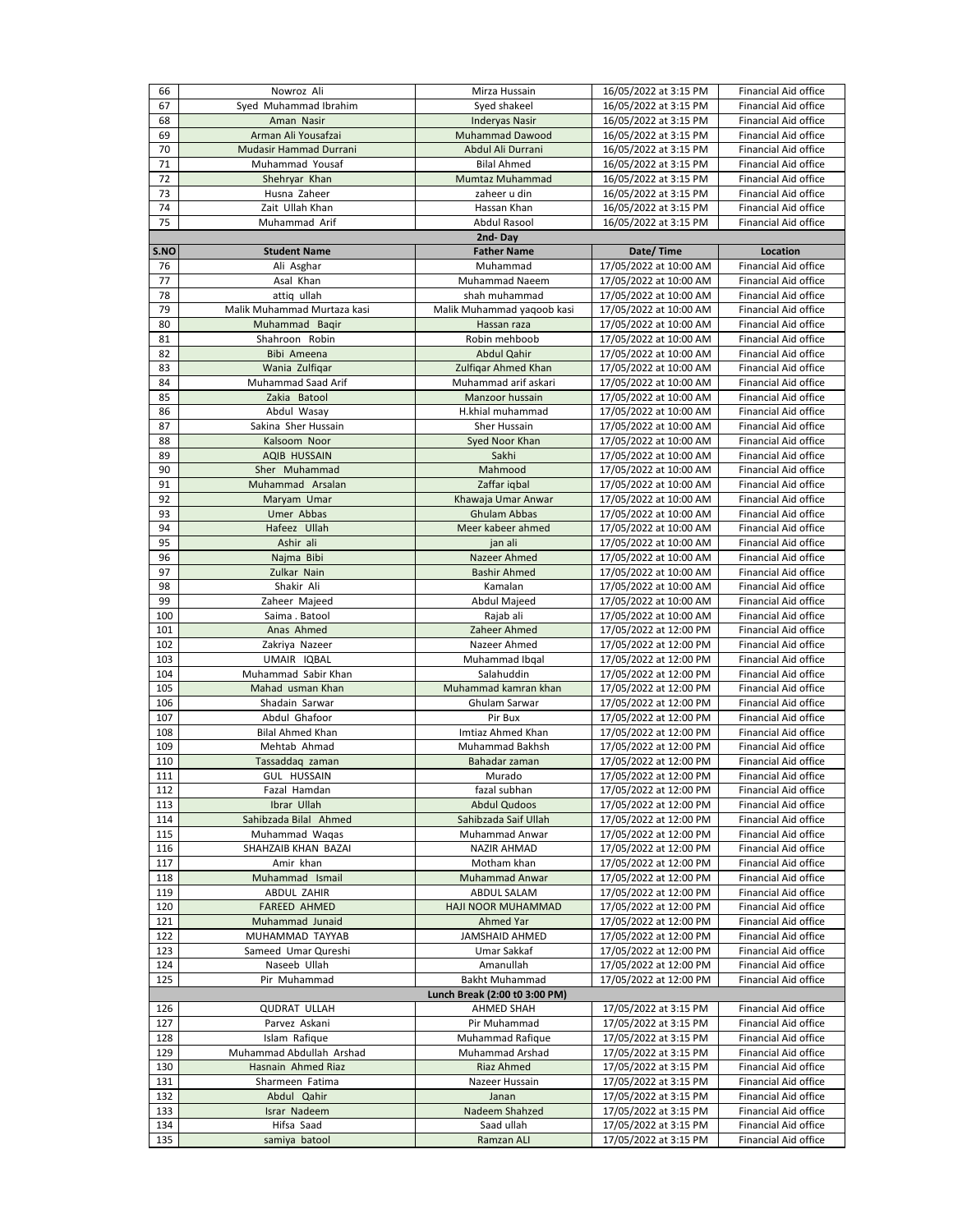| 136                           | Adil Shah                                | Nadil shah                                     | 17/05/2022 at 3:15 PM                            | <b>Financial Aid office</b>                                |  |  |
|-------------------------------|------------------------------------------|------------------------------------------------|--------------------------------------------------|------------------------------------------------------------|--|--|
| 137                           | Asma Batool                              | <b>Muhammad Musa</b>                           | 17/05/2022 at 3:15 PM                            | <b>Financial Aid office</b>                                |  |  |
| 138                           | Usama Bin Aftab                          | Shaheen Aftab                                  | 17/05/2022 at 3:15 PM                            | <b>Financial Aid office</b>                                |  |  |
| 139                           | Faiza Booman Ali                         | Booman Ali                                     | 17/05/2022 at 3:15 PM                            | Financial Aid office                                       |  |  |
| 140                           | Shahzain Khan                            | M. Amir Khan                                   | 17/05/2022 at 3:15 PM                            | Financial Aid office                                       |  |  |
| 141                           | Khuda Bux                                | <b>Eid Muhammad</b>                            | 17/05/2022 at 3:15 PM                            | Financial Aid office                                       |  |  |
| 142                           | Muhammad Islam                           | Abdul Hameed                                   | 17/05/2022 at 3:15 PM                            | <b>Financial Aid office</b>                                |  |  |
| 143                           | Muhammad Taimoor Mughal                  | Muhammad shabbir ahmed(Shaheed)                | 17/05/2022 at 3:15 PM                            | <b>Financial Aid office</b>                                |  |  |
| 144                           | Irfan Haider                             | Nauroz ali                                     | 17/05/2022 at 3:15 PM                            | <b>Financial Aid office</b>                                |  |  |
| 145                           | Daniyal Ahmed                            | Lal Mohammad                                   | 17/05/2022 at 3:15 PM                            | Financial Aid office                                       |  |  |
| 146                           | Muhammad Mujtaba                         | Khan ali                                       | 17/05/2022 at 3:15 PM                            | <b>Financial Aid office</b>                                |  |  |
| 147                           | Shuk Rullah                              | <b>Muhammad Arif</b><br>Muhammad Saleem Zahidi | 17/05/2022 at 3:15 PM                            | <b>Financial Aid office</b>                                |  |  |
| 148<br>149                    | Mubarka Muhammad Saleem Zahidi<br>Sohaib | Manzoor Ahmed                                  | 17/05/2022 at 3:15 PM<br>17/05/2022 at 3:15 PM   | <b>Financial Aid office</b><br><b>Financial Aid office</b> |  |  |
| 150                           | Sania Hassan                             | <b>Muhammad Hassan</b>                         | 17/05/2022 at 3:15 PM                            | <b>Financial Aid office</b>                                |  |  |
|                               |                                          | 3rd-Day                                        |                                                  |                                                            |  |  |
| S.NO                          | <b>Student Name</b>                      | <b>Father Name</b>                             | Date/Time                                        | <b>Location</b>                                            |  |  |
| 151                           | tufeeq Naseer                            | Naseer Ahmed                                   | 18/05/2022 at 10:00 AM                           | <b>Financial Aid office</b>                                |  |  |
| 152                           | Ahmed Khan                               | Shadi Khan                                     | 18/05/2022 at 10:00 AM                           | <b>Financial Aid office</b>                                |  |  |
| 153                           | Marry Batool                             | Sajjad Hussain                                 | 18/05/2022 at 10:00 AM                           | Financial Aid office                                       |  |  |
| 154                           | Maisam Raza                              | <b>Ghulam Raza</b>                             | 18/05/2022 at 10:00 AM                           | <b>Financial Aid office</b>                                |  |  |
| 155                           | <b>DOSTAN KHAN</b>                       | <b>GOHAR KHAN</b>                              | 18/05/2022 at 10:00 AM                           | <b>Financial Aid office</b>                                |  |  |
| 156                           | Nisar Khan                               | Abdul Raziq khan                               | 18/05/2022 at 10:00 AM                           | <b>Financial Aid office</b>                                |  |  |
| 157                           | Najeeb Ur Rehman                         | <b>Shams Ur Rehman</b>                         | 18/05/2022 at 10:00 AM                           | <b>Financial Aid office</b>                                |  |  |
| 158<br>159                    | Syed Waheedullah<br>Abd Ullah            | Syed Aziz Ullah                                | 18/05/2022 at 10:00 AM                           | Financial Aid office<br><b>Financial Aid office</b>        |  |  |
| 160                           | Tayyab Zaheer                            | <b>Baig Muhammad</b><br>Karim Bakhsh           | 18/05/2022 at 10:00 AM<br>18/05/2022 at 10:00 AM | <b>Financial Aid office</b>                                |  |  |
| 161                           | Muhammad Ibrahim Shah                    | Syed Ali Jan                                   | 18/05/2022 at 10:00 AM                           | <b>Financial Aid office</b>                                |  |  |
| 162                           | Sajjad Ahmed                             | Lutfullah                                      | 18/05/2022 at 10:00 AM                           | <b>Financial Aid office</b>                                |  |  |
| 163                           | Hamza Ali                                | Ali Shad                                       | 18/05/2022 at 10:00 AM                           | Financial Aid office                                       |  |  |
| 164                           | Asghar Khan                              | <b>Sher Mohammad</b>                           | 18/05/2022 at 10:00 AM                           | <b>Financial Aid office</b>                                |  |  |
| 165                           | Sumaira Qayyum                           | Abdul qayyum                                   | 18/05/2022 at 10:00 AM                           | <b>Financial Aid office</b>                                |  |  |
| 166                           | Akmal Khan Kasi                          | <b>Ghulam Muhammad</b>                         | 18/05/2022 at 10:00 AM                           | <b>Financial Aid office</b>                                |  |  |
| 167                           | Shuk Rullah                              | <b>Muhammad Dawood</b>                         | 18/05/2022 at 10:00 AM                           | <b>Financial Aid office</b>                                |  |  |
| 168                           | Tariq Aziz                               | Manu khan                                      | 18/05/2022 at 10:00 AM                           | <b>Financial Aid office</b>                                |  |  |
| 169                           | Arbaz khan                               | sardar khan                                    | 18/05/2022 at 10:00 AM                           | <b>Financial Aid office</b>                                |  |  |
| 170                           | kamran ghaffar                           | <b>Abdul Ghaffar</b>                           | 18/05/2022 at 10:00 AM                           | <b>Financial Aid office</b>                                |  |  |
| 171<br>172                    | Abdullah Razzaq<br>Bashir.               | muhammad razzaq<br>Hassan Ali                  | 18/05/2022 at 10:00 AM<br>18/05/2022 at 10:00 AM | <b>Financial Aid office</b><br><b>Financial Aid office</b> |  |  |
| 173                           | Haroon Rasheed                           | Salahuddin                                     | 18/05/2022 at 10:00 AM                           | <b>Financial Aid office</b>                                |  |  |
| 174                           | Faisal Khan                              | <b>Nouman Ehsan</b>                            | 18/05/2022 at 10:00 AM                           | <b>Financial Aid office</b>                                |  |  |
| 175                           | Abdul rehman                             | <b>Hazrat Hussain</b>                          | 18/05/2022 at 10:00 AM                           | <b>Financial Aid office</b>                                |  |  |
| 176                           | Muhammad Salal                           | Muhammad zafar                                 | 18/05/2022 at 12:00 AM                           | <b>Financial Aid office</b>                                |  |  |
| 177                           | <b>Muhammad Haris</b>                    | <b>Shahid Pervez</b>                           | 18/05/2022 at 12:00 AM                           | <b>Financial Aid office</b>                                |  |  |
| 178                           | Abdullah                                 | Ali Hassan                                     | 18/05/2022 at 12:00 AM                           | <b>Financial Aid office</b>                                |  |  |
| 179                           | Shahzad Saeed                            | <b>Abdul Saeed</b>                             | 18/05/2022 at 12:00 AM                           | <b>Financial Aid office</b>                                |  |  |
| 180                           | shahzaib alam                            | Sultan alam                                    | 18/05/2022 at 12:00 AM                           | <b>Financial Aid office</b>                                |  |  |
| 181<br>182                    | ROOH ULLAH<br>Muhammad Marij Khan        | <b>ABDUL MALIK</b>                             | 18/05/2022 at 12:00 AM                           | <b>Financial Aid office</b><br><b>Financial Aid office</b> |  |  |
| 183                           | Mariam Malik                             | Muhammad Afaq<br>Malik Imran Ali Fathe         | 18/05/2022 at 12:00 AM<br>18/05/2022 at 12:00 AM | <b>Financial Aid office</b>                                |  |  |
| 184                           | Hamida Abidi                             | Seyd haider                                    | 18/05/2022 at 12:00 AM                           | <b>Financial Aid office</b>                                |  |  |
| 185                           | Arisha Aemon                             | <b>Adil Rasheed</b>                            | 18/05/2022 at 12:00 AM                           | <b>Financial Aid office</b>                                |  |  |
| 186                           | Abdul Sadiq                              | <b>Abdul Hameed</b>                            | 18/05/2022 at 12:00 AM                           | <b>Financial Aid office</b>                                |  |  |
| 187                           | <b>Abdul Waheed</b>                      | <b>Ghulam Muhammad</b>                         | 18/05/2022 at 12:00 AM                           | <b>Financial Aid office</b>                                |  |  |
| 188                           | Muhammad Shamail Yousafzai               | Abid Azeem Ali                                 | 18/05/2022 at 12:00 AM                           | <b>Financial Aid office</b>                                |  |  |
| 189                           | Nazar Muhammad                           | Khair Muhammad                                 | 18/05/2022 at 12:00 AM                           | <b>Financial Aid office</b>                                |  |  |
| 190                           | ADNAN KHAN                               | <b>BARAN KHAN</b>                              | 18/05/2022 at 12:00 AM                           | <b>Financial Aid office</b>                                |  |  |
| 191                           | Hasnain.                                 | Mohammad Ali                                   | 18/05/2022 at 12:00 AM                           | <b>Financial Aid office</b>                                |  |  |
| 192                           | Amna Shabbir                             | Shabbir Hussain<br>Ali Mohammad                | 18/05/2022 at 12:00 AM                           | <b>Financial Aid office</b><br><b>Financial Aid office</b> |  |  |
| 193<br>194                    | Hazrat Ali<br>Fazal Amin                 | Sultan Ahmed shah                              | 18/05/2022 at 12:00 AM<br>18/05/2022 at 12:00 AM | <b>Financial Aid office</b>                                |  |  |
| 195                           | Muhammad Sadiq                           | Muhammad Ramzan                                | 18/05/2022 at 12:00 AM                           | <b>Financial Aid office</b>                                |  |  |
| 196                           | Zeenat                                   | Mohammed sultan                                | 18/05/2022 at 12:00 AM                           | <b>Financial Aid office</b>                                |  |  |
| 197                           | Syed Kabeer Ahmed Shah Ahmed Shah        | Syed Abdul Wahid Shah                          | 18/05/2022 at 12:00 AM                           | Financial Aid office                                       |  |  |
| 198                           | Mugaddas Zahra Imtiaz                    | Imtiaz Ali                                     | 18/05/2022 at 12:00 AM                           | <b>Financial Aid office</b>                                |  |  |
| 199                           | Muhammad Umar                            | Asif Iqbal                                     | 18/05/2022 at 12:00 AM                           | <b>Financial Aid office</b>                                |  |  |
| 200                           | Shehneel --                              | <b>NOOR MUHAMMAD</b>                           | 18/05/2022 at 12:00 AM                           | <b>Financial Aid office</b>                                |  |  |
| Lunch Break (2:00 t0 3:00 PM) |                                          |                                                |                                                  |                                                            |  |  |
| 201                           | Muhammad AbuZar                          | Agha Muhammad                                  | 18/05/2022 at 3:15 PM                            | <b>Financial Aid office</b><br><b>Financial Aid office</b> |  |  |
| 202<br>203                    | Nizam uddin<br>Muhib Ullah               | Haji jan muhammad<br>Ghulam Murtaza            | 18/05/2022 at 3:15 PM<br>18/05/2022 at 3:15 PM   | <b>Financial Aid office</b>                                |  |  |
| 204                           | Nida Khadim                              | khadim                                         | 18/05/2022 at 3:15 PM                            | <b>Financial Aid office</b>                                |  |  |
| 205                           | muhammad faisal                          | haji muhammad tariq                            | 18/05/2022 at 3:15 PM                            | <b>Financial Aid office</b>                                |  |  |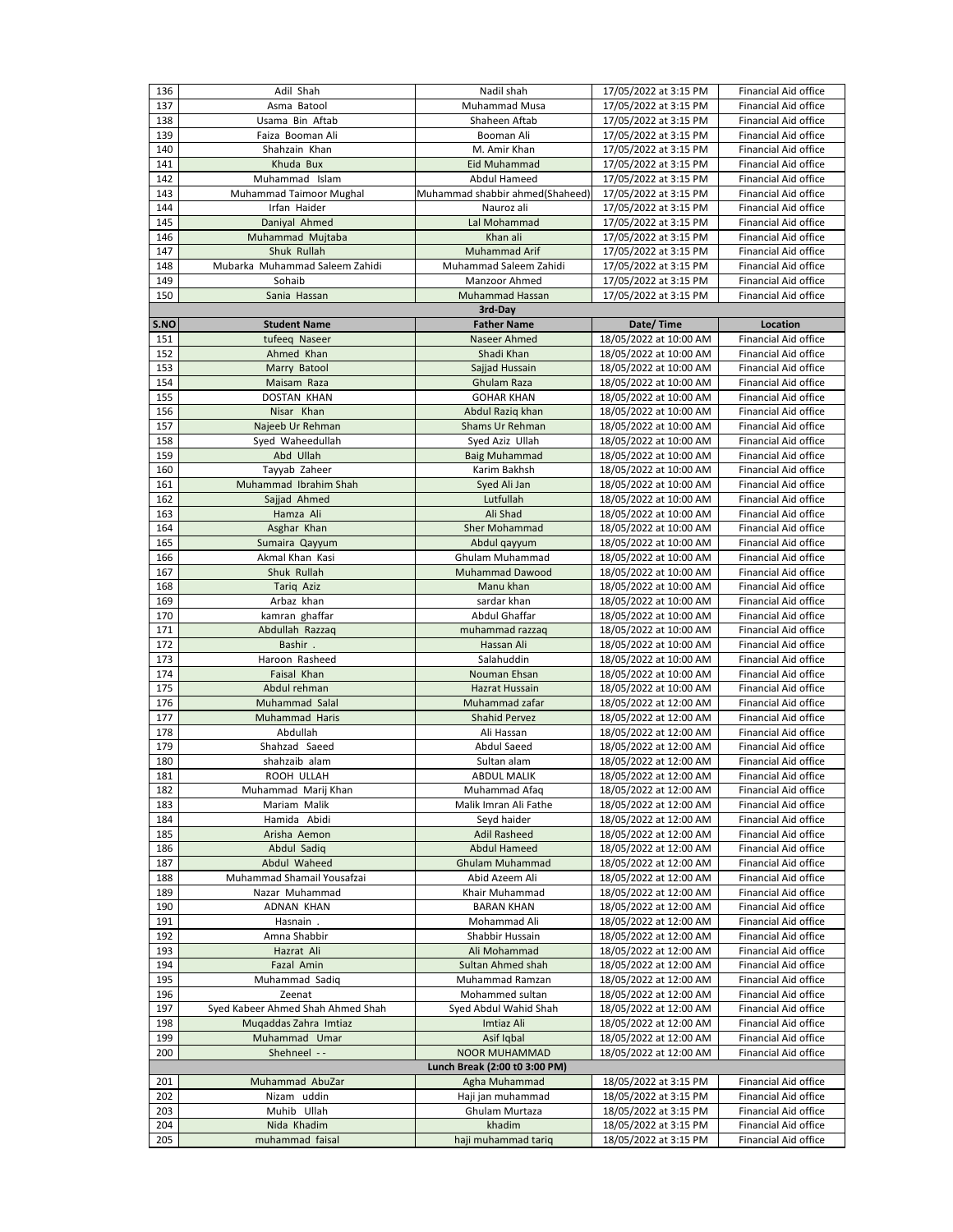| 206        | Muhammad Zakir             | Ewaz Ali                                   | 18/05/2022 at 3:15 PM  | <b>Financial Aid office</b> |
|------------|----------------------------|--------------------------------------------|------------------------|-----------------------------|
| 207        | Syed Bilal Shah            | Syed Taj Ud Din Shah                       | 18/05/2022 at 3:15 PM  | <b>Financial Aid office</b> |
| 208        | Azan Ahmed                 | Munir ahmed quershi                        | 18/05/2022 at 3:15 PM  | <b>Financial Aid office</b> |
| 209        | LIAQUAT khan               | <b>ASIF KHAN</b>                           | 18/05/2022 at 3:15 PM  | <b>Financial Aid office</b> |
| 210        | Dilawar  Khan              | Anwar jan                                  | 18/05/2022 at 3:15 PM  | <b>Financial Aid office</b> |
| 211        | Adnan Khan                 | Raz Muhammad                               | 18/05/2022 at 3:15 PM  | <b>Financial Aid office</b> |
| 212        | Muhammad Suleman           | Abdul jabbar                               | 18/05/2022 at 3:15 PM  | <b>Financial Aid office</b> |
| 213        | syed rehmatullah           | Syed Ewaz shah                             | 18/05/2022 at 3:15 PM  | <b>Financial Aid office</b> |
| 214        | Raees Khan                 | Juma khan                                  | 18/05/2022 at 3:15 PM  | <b>Financial Aid office</b> |
|            |                            |                                            |                        |                             |
| 215        | Zaka Ullah                 | pasto Gull                                 | 18/05/2022 at 3:15 PM  | <b>Financial Aid office</b> |
| 216        | Hamid Ul Hassan            | Muhammad Ali                               | 18/05/2022 at 3:15 PM  | <b>Financial Aid office</b> |
| 217        | Imran Ullah Khan           | Zain Ul Abidin Khan                        | 18/05/2022 at 3:15 PM  | <b>Financial Aid office</b> |
| 218        | Javed Ali                  | Imdad ali                                  | 18/05/2022 at 3:15 PM  | <b>Financial Aid office</b> |
| 219        | Aymal Khan                 | Lal Muhammad                               | 18/05/2022 at 3:15 PM  | <b>Financial Aid office</b> |
| 220        | Watan Yar                  | <b>Abdul Majeed</b>                        | 18/05/2022 at 3:15 PM  | <b>Financial Aid office</b> |
| 221        | <b>Maqbool ahmed Bugti</b> | Dhani bux                                  | 18/05/2022 at 3:15 PM  | <b>Financial Aid office</b> |
| 222        | <b>Abdul Naveed</b>        | <b>Imdad Ali</b>                           | 18/05/2022 at 3:15 PM  | <b>Financial Aid office</b> |
| 223        | Baseer Kakar               | Haji Abdul qadeer                          | 18/05/2022 at 3:15 PM  | <b>Financial Aid office</b> |
| 224        | Shehzad Sabid Ullah        | Sabid Ullah                                | 18/05/2022 at 3:15 PM  | <b>Financial Aid office</b> |
| 225        | Meraj Dad                  | Dad Muahmmad                               | 18/05/2022 at 3:15 PM  | Financial Aid office        |
|            |                            | 4th-Day -Sub- Campuses(Zhob & Muslim Bagh) |                        |                             |
| S.NO       | <b>Student Name</b>        | <b>Father Name</b>                         | Date/Time              | <b>Location</b>             |
| 226        | Ejaz Ullah                 | Taj Muhammad                               | 19/05/2022 at 10:00 AM | <b>Financial Aid office</b> |
| 227        | Bibi Habiba                | <b>Abdul Majeed</b>                        | 19/05/2022 at 10:00 AM | <b>Financial Aid office</b> |
| 228        | Habib ur Rahman            | Haider khan                                | 19/05/2022 at 10:00 AM | <b>Financial Aid office</b> |
| 229        | Janat Gul                  | Haji Shero                                 | 19/05/2022 at 10:00 AM | <b>Financial Aid office</b> |
| 230        | Muhib Ullah                | Ubaidullah                                 | 19/05/2022 at 10:00 AM | <b>Financial Aid office</b> |
| 231        | Laiba Gul                  | Ubaidullah                                 | 19/05/2022 at 10:00 AM | <b>Financial Aid office</b> |
| 232        | Aqsa Asghar                | Asghar Khan                                | 19/05/2022 at 10:00 AM | <b>Financial Aid office</b> |
| 233        | Wali Khan                  | <b>Abdul Naseer</b>                        | 19/05/2022 at 10:00 AM | <b>Financial Aid office</b> |
| 234        | Qasir khan                 | <b>MAULA DAD</b>                           | 19/05/2022 at 10:00 AM | <b>Financial Aid office</b> |
| 235        | Khudai Noor                | Shamsullah                                 | 19/05/2022 at 10:00 AM | <b>Financial Aid office</b> |
| 236        | Rizwan Ullah Mandokhail    | <b>Hafiz Muhammad Hassan</b>               | 19/05/2022 at 10:00 AM | <b>Financial Aid office</b> |
| 237        | Murad Khan                 | Muhammad Jan                               | 19/05/2022 at 10:00 AM | <b>Financial Aid office</b> |
| 238        | Muhammad Zarif             | Muhammad azam                              | 19/05/2022 at 10:00 AM | <b>Financial Aid office</b> |
| 239        | Niamat Ullah               | Muhammad Hussain                           | 19/05/2022 at 10:00 AM | <b>Financial Aid office</b> |
|            | Muhammad Wali              | Akhtar Nabi                                |                        | <b>Financial Aid office</b> |
| 240        |                            |                                            | 19/05/2022 at 10:00 AM |                             |
| 241        | Jameel Ur Rehman           | <b>Basheer Ahmed</b>                       | 19/05/2022 at 10:00 AM | Financial Aid office        |
| 242        | Jafar Khan                 | Abdul Ghani                                | 19/05/2022 at 10:00 AM | <b>Financial Aid office</b> |
| 243        | Noor Ullah                 | Rehmat ullah                               | 19/05/2022 at 10:00 AM | <b>Financial Aid office</b> |
| 244        | <b>Ubaid Ullah</b>         | <b>Abdul Qadir</b>                         | 19/05/2022 at 10:00 AM | <b>Financial Aid office</b> |
| 245        | Mujeeb Ullah               | Muhammad Ayoub                             | 19/05/2022 at 10:00 AM | <b>Financial Aid office</b> |
| 246        | Shafi Ullah                | Zain ullah                                 | 19/05/2022 at 10:00 AM | Financial Aid office        |
| 247        | Atta Ullah                 | <b>Muhammad Sadique</b>                    | 19/05/2022 at 10:00 AM | <b>Financial Aid office</b> |
| 248        | Adil Khan                  | Noor Ul Haq                                | 19/05/2022 at 10:00 AM | <b>Financial Aid office</b> |
| 249        | Khalid Khan                | <b>Murad Khan</b>                          | 19/05/2022 at 10:00 AM | <b>Financial Aid office</b> |
| 250        | Muhammad Tariq             | <b>Muhammad Sadiq</b>                      | 19/05/2022 at 10:00 AM | <b>Financial Aid office</b> |
| 251        | ROBINA ASAD ULLAH          | asad ullah                                 | 19/05/2022 at 12:00 AM | <b>Financial Aid office</b> |
| 252        | Mir Usman                  | Muhammad Wali                              | 19/05/2022 at 12:00 AM | <b>Financial Aid office</b> |
| 253        | Arbaz Khan                 | Daulat Khan                                | 19/05/2022 at 12:00 AM | <b>Financial Aid office</b> |
| 254        | Rabia kakar                | Saddudin                                   | 19/05/2022 at 12:00 AM | <b>Financial Aid office</b> |
| 255        | Aziz Ullah                 | Abdullah                                   | 19/05/2022 at 12:00 AM | <b>Financial Aid office</b> |
| 256        | Zubair Hayat               | Abdulmateen                                | 19/05/2022 at 12:00 AM | <b>Financial Aid office</b> |
| 257        | Hussain Khan               | Salak                                      | 19/05/2022 at 12:00 AM | <b>Financial Aid office</b> |
| 258        | Muhammad Shafi             | Abdul wasay                                | 19/05/2022 at 12:00 AM | <b>Financial Aid office</b> |
| 259        | Shabina Malik              | Abdul malik                                | 19/05/2022 at 12:00 AM | <b>Financial Aid office</b> |
| 260        | Dilawar Khan               | Samad Khan                                 | 19/05/2022 at 12:00 AM | <b>Financial Aid office</b> |
| 261        | Saran Khan                 | Asghar Khan                                | 19/05/2022 at 12:00 AM | <b>Financial Aid office</b> |
| 262        | saboor kakar               | haji Abdullah qadeer                       | 19/05/2022 at 12:00 AM | <b>Financial Aid office</b> |
| 263        | Muneer Ahmed               | Attaullah                                  | 19/05/2022 at 12:00 AM | <b>Financial Aid office</b> |
| 264        | Abdul Ghafar               | <b>Ahmed Yar</b>                           | 19/05/2022 at 12:00 AM | <b>Financial Aid office</b> |
| 265        | Syed Akmal Shah            | Syed Aslam Shah                            | 19/05/2022 at 12:00 AM | <b>Financial Aid office</b> |
| 266        | Raiz Ahmad Ahmad           | syed muhammad                              | 19/05/2022 at 12:00 AM | <b>Financial Aid office</b> |
| 267        | Muhammad Khalid            | <b>Abdul Rehman</b>                        | 19/05/2022 at 12:00 AM | <b>Financial Aid office</b> |
| 268        | Syed Fareed Ullah          | Syed Muhammad Qasim                        | 19/05/2022 at 12:00 AM | <b>Financial Aid office</b> |
| 269        | Malaika abid Abid baloch   | abid Hussain                               | 19/05/2022 at 12:00 AM | <b>Financial Aid office</b> |
| 270        | <b>Muhammad Usman</b>      | Rahim Ud Din                               | 19/05/2022 at 12:00 AM | Financial Aid office        |
| 271        | MOHAMMAD ASLAM             | <b>ROZI KHAN</b>                           | 19/05/2022 at 12:00 AM | <b>Financial Aid office</b> |
|            | Kainnat Kakar              | Abdul shakoor khan kakar                   | 19/05/2022 at 12:00 AM | <b>Financial Aid office</b> |
| 272        | Irfan Ali                  |                                            |                        |                             |
| 273        |                            | Ghulam sakhi                               | 19/05/2022 at 12:00 AM | Financial Aid office        |
|            | Faisal Khan                | Abdul Salam                                | 19/05/2022 at 12:00 AM | <b>Financial Aid office</b> |
| 274<br>275 | Ghulam Mustafa baig        | Sher Baig khan                             | 19/05/2022 at 12:00 AM | <b>Financial Aid office</b> |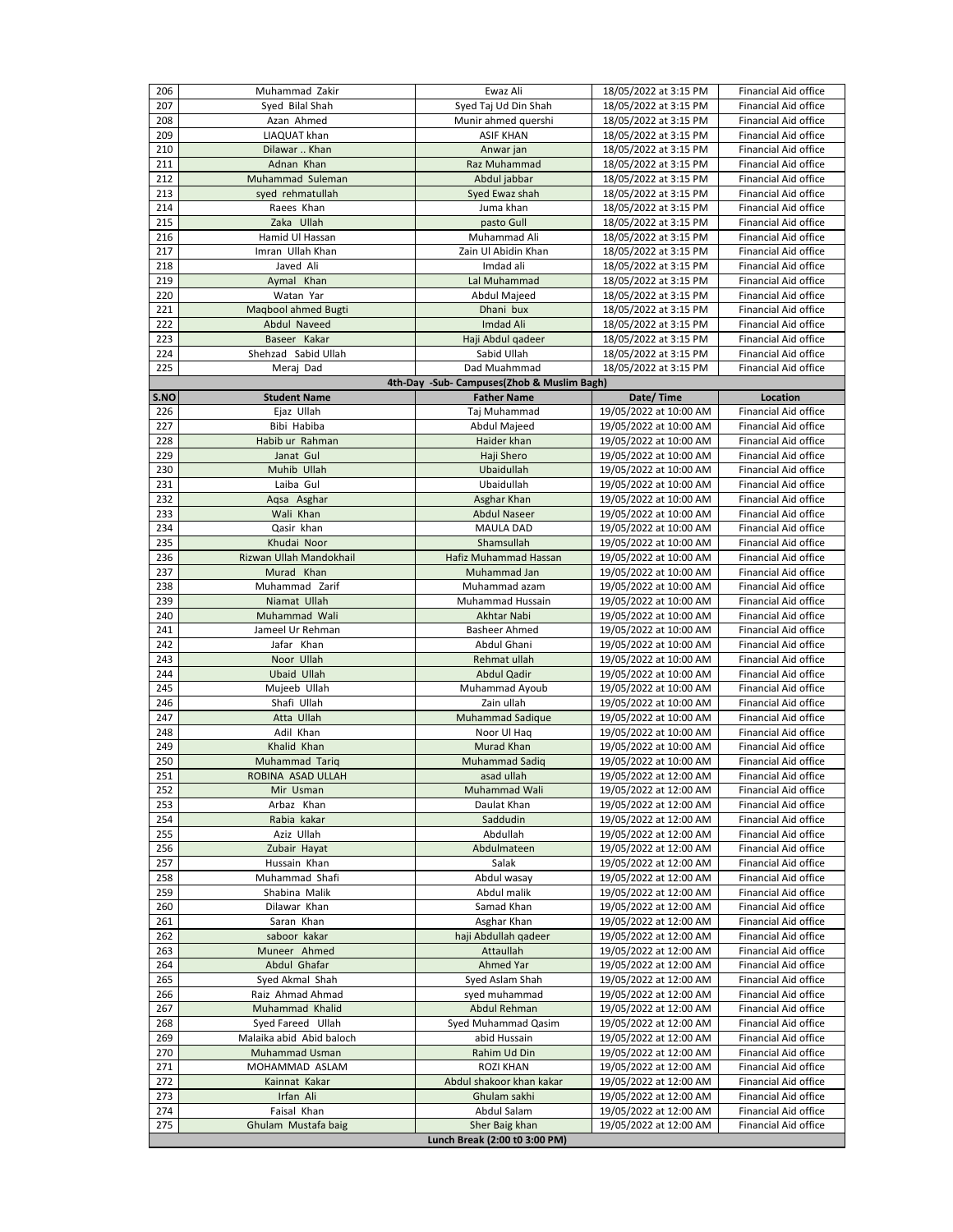| 276  | Sami ullah                | <b>Atta Muhammad</b>            | 19/05/2022 at 3:15 PM  | <b>Financial Aid office</b> |
|------|---------------------------|---------------------------------|------------------------|-----------------------------|
| 277  | Riyan Ali                 | Muhammad Ali                    | 19/05/2022 at 3:15 PM  | <b>Financial Aid office</b> |
| 278  | Farooq Ahmed khan         | Abdul jabbar                    | 19/05/2022 at 3:15 PM  | <b>Financial Aid office</b> |
| 279  | Ghufran haider            | <b>Ghulam Abbas</b>             | 19/05/2022 at 3:15 PM  | Financial Aid office        |
| 280  | Dabeer Hussain            | Ghulam Hussain                  | 19/05/2022 at 3:15 PM  | Financial Aid office        |
| 281  | Abdul Nasir               | Syed Jam                        | 19/05/2022 at 3:15 PM  | Financial Aid office        |
|      | Aftab Ahmed               |                                 |                        |                             |
| 282  |                           | Amin ullah                      | 19/05/2022 at 3:15 PM  | <b>Financial Aid office</b> |
| 283  | Hazrat Bilal              | Muhammad Ayoub Khan             | 19/05/2022 at 3:15 PM  | <b>Financial Aid office</b> |
| 284  | Ghulam qadar              | Abdul Ghaffar                   | 19/05/2022 at 3:15 PM  | <b>Financial Aid office</b> |
| 285  | Imran Ullah               | Abdul Manan Kakar               | 19/05/2022 at 3:15 PM  | <b>Financial Aid office</b> |
| 286  | Bibi Sahiba               | Abdul Qayyum Khan               | 19/05/2022 at 3:15 PM  | <b>Financial Aid office</b> |
| 287  | Dur Dana                  | Ali Raza                        | 19/05/2022 at 3:15 PM  | <b>Financial Aid office</b> |
| 288  | Feroz Baloch              | Noor Ahmed                      | 19/05/2022 at 3:15 PM  | <b>Financial Aid office</b> |
| 289  | Ajab Noor                 | <b>Muhammad Saleem</b>          | 19/05/2022 at 3:15 PM  | <b>Financial Aid office</b> |
| 290  | Sumaira Sultan raza       | Sultan raza                     | 19/05/2022 at 3:15 PM  | <b>Financial Aid office</b> |
| 291  | Yusra Karim               | Karim Bakhsh                    | 19/05/2022 at 3:15 PM  | <b>Financial Aid office</b> |
| 292  | Musab Abdullah            | Abdullah                        | 19/05/2022 at 3:15 PM  | <b>Financial Aid office</b> |
| 293  | Rizwan Hussain            | Mushtaq Hussain                 | 19/05/2022 at 3:15 PM  | <b>Financial Aid office</b> |
| 294  | Bahara Yousaf             | Yousaf                          | 19/05/2022 at 3:15 PM  | <b>Financial Aid office</b> |
| 295  | Mohammad Awais            | <b>Mohammad Murad</b>           | 19/05/2022 at 3:15 PM  | <b>Financial Aid office</b> |
| 296  | muhammad meezab abbas     | muhammad sajjad                 | 19/05/2022 at 3:15 PM  | <b>Financial Aid office</b> |
| 297  | zahra ali ali             | HidaYAT hUSSAIN                 | 19/05/2022 at 3:15 PM  | <b>Financial Aid office</b> |
| 298  | ayaz khan                 | Hakeem Ullah                    | 19/05/2022 at 3:15 PM  | <b>Financial Aid office</b> |
| 299  | iqbal hussain             | Muhammad Ismail                 | 19/05/2022 at 3:15 PM  | <b>Financial Aid office</b> |
| 300  | Syed Nasrullah            | Syed abdul salam                | 19/05/2022 at 3:15 PM  | <b>Financial Aid office</b> |
|      |                           | 5th-Day                         |                        |                             |
| S.NO | <b>Student Name</b>       | <b>Father Name</b>              | Date/Time              | <b>Location</b>             |
| 301  | Muhammad Awais            | Muhammad Laeeq                  | 20/05/2022 at 10:00 AM | <b>Financial Aid office</b> |
| 302  | surat khan                |                                 | 20/05/2022 at 10:00 AM | <b>Financial Aid office</b> |
| 303  | Feroz Khan                | gull khan<br>Ali Rahim          |                        | <b>Financial Aid office</b> |
|      |                           |                                 | 20/05/2022 at 10:00 AM |                             |
| 304  | Muzamil Yaseen            | Muhammad Yaseen Khan            | 20/05/2022 at 10:00 AM | <b>Financial Aid office</b> |
| 305  | Saeed Khan                | Abdul Salam                     | 20/05/2022 at 10:00 AM | <b>Financial Aid office</b> |
| 306  | MUHAMMAD ATIF             | Abdul Qadir                     | 20/05/2022 at 10:00 AM | <b>Financial Aid office</b> |
| 307  | Muhammad Subhan           | Abdul waseel                    | 20/05/2022 at 10:00 AM | <b>Financial Aid office</b> |
| 308  | Shams Ullah               | Sultan muhammad                 | 20/05/2022 at 10:00 AM | Financial Aid office        |
| 309  | Haris khan Khan           | Mashood khan                    | 20/05/2022 at 10:00 AM | <b>Financial Aid office</b> |
| 310  | ahmed mauz                | <b>Muhammad Yousaf</b>          | 20/05/2022 at 10:00 AM | <b>Financial Aid office</b> |
| 311  | Muhammad Amir             | Gul zaman                       | 20/05/2022 at 10:00 AM | <b>Financial Aid office</b> |
| 312  | Zafar Ullah               | Abdul salam                     | 20/05/2022 at 10:00 AM | Financial Aid office        |
| 313  | Abdul Ullah               | Raqeeb Ullah                    | 20/05/2022 at 10:00 AM | Financial Aid office        |
| 314  | Ahmed khan                | Manzoor Ahmed                   | 20/05/2022 at 10:00 AM | <b>Financial Aid office</b> |
| 315  | Naseer Ahmed              | Amanullah                       | 20/05/2022 at 10:00 AM | <b>Financial Aid office</b> |
| 316  | Muhammad Azhar            | <b>Muhammad Anwar</b>           | 20/05/2022 at 10:00 AM | <b>Financial Aid office</b> |
| 317  | Amina Batool              | Abdul Ghani                     | 20/05/2022 at 10:00 AM | Financial Aid office        |
| 318  | MUHAMMAD DANIYAL          | <b>SHOUKAT ALI</b>              | 20/05/2022 at 10:00 AM | <b>Financial Aid office</b> |
| 319  | Atta Ullah                | MUHAMMAD AYAZ                   | 20/05/2022 at 10:00 AM | <b>Financial Aid office</b> |
| 320  | Muhammad jamshaid         | Muhammad Iqbal                  | 20/05/2022 at 10:00 AM | <b>Financial Aid office</b> |
| 321  | Hikmat Ullah              | Muhammad Ismail                 | 20/05/2022 at 10:00 AM | <b>Financial Aid office</b> |
| 322  | Muddasir Ghaffar          | Abdul ghaffar                   | 20/05/2022 at 10:00 AM | <b>Financial Aid office</b> |
| 323  | Aqsa Riaz                 | Riaz Hussain                    | 20/05/2022 at 10:00 AM | Financial Aid office        |
| 324  | Shabir Hussain            | <b>ABDUL HAMEED</b>             | 20/05/2022 at 10:00 AM | <b>Financial Aid office</b> |
| 325  | Imran Khan                | Khan Wazir                      | 20/05/2022 at 10:00 AM | <b>Financial Aid office</b> |
| 326  | Abbasin Roshan            | Muhammad Essa Khan              | 20/05/2022 at 12:00 AM | <b>Financial Aid office</b> |
| 327  | Inayat ullah              | Sami Ullah                      | 20/05/2022 at 12:00 AM | Financial Aid office        |
| 328  | <b>Bibi Fatima</b>        | Malak Muhammad Naeem Khan Kakar | 20/05/2022 at 12:00 AM | <b>Financial Aid office</b> |
| 329  | Atiqa khan                | nasrullah                       | 20/05/2022 at 12:00 AM | <b>Financial Aid office</b> |
| 330  | Syed Nisar Ahmed          | Syed Allah Dad                  | 20/05/2022 at 12:00 AM | <b>Financial Aid office</b> |
| 331  | Mari a                    | Niaz Muhammad                   | 20/05/2022 at 12:00 AM | Financial Aid office        |
| 332  | Hassnain Raza             | Ramzan ali                      | 20/05/2022 at 12:00 AM | Financial Aid office        |
| 333  | Noor Ullah                | Abdul Mateen                    |                        | Financial Aid office        |
|      |                           |                                 | 20/05/2022 at 12:00 AM |                             |
| 334  | Raheem khan               | Mehboob khan                    | 20/05/2022 at 12:00 AM | <b>Financial Aid office</b> |
| 335  | Muhammad Hashim           | <b>Ahmed Yar</b>                | 20/05/2022 at 12:00 AM | <b>Financial Aid office</b> |
| 336  | Salman Khan               | Izzat Khan                      | 20/05/2022 at 12:00 AM | <b>Financial Aid office</b> |
| 337  | Nasir Ahmed               | Moheem khan                     | 20/05/2022 at 12:00 AM | <b>Financial Aid office</b> |
| 338  | Waheed Ahmed              | Munir Ahmed                     | 20/05/2022 at 12:00 AM | <b>Financial Aid office</b> |
| 339  | Zoya Allauddin            | Allauddin                       | 20/05/2022 at 12:00 AM | <b>Financial Aid office</b> |
| 340  | Laiba Hussain             | Manzoor Hussain                 | 20/05/2022 at 12:00 AM | <b>Financial Aid office</b> |
| 341  | Ahmed Aslam               | <b>Muhammad Aslam</b>           | 20/05/2022 at 12:00 AM | <b>Financial Aid office</b> |
| 342  |                           | Kamran                          | 20/05/2022 at 12:00 AM | <b>Financial Aid office</b> |
|      | Alizar Kamran Kamran      |                                 |                        |                             |
| 343  | Ayaz khan                 | Barat khan                      | 20/05/2022 at 12:00 AM | Financial Aid office        |
| 344  | muhammad saad Saad Ismail | muhammad ismail                 | 20/05/2022 at 12:00 AM | <b>Financial Aid office</b> |
| 345  | Anees Saleem              | <b>Muhammad Saleem</b>          | 20/05/2022 at 12:00 AM | <b>Financial Aid office</b> |